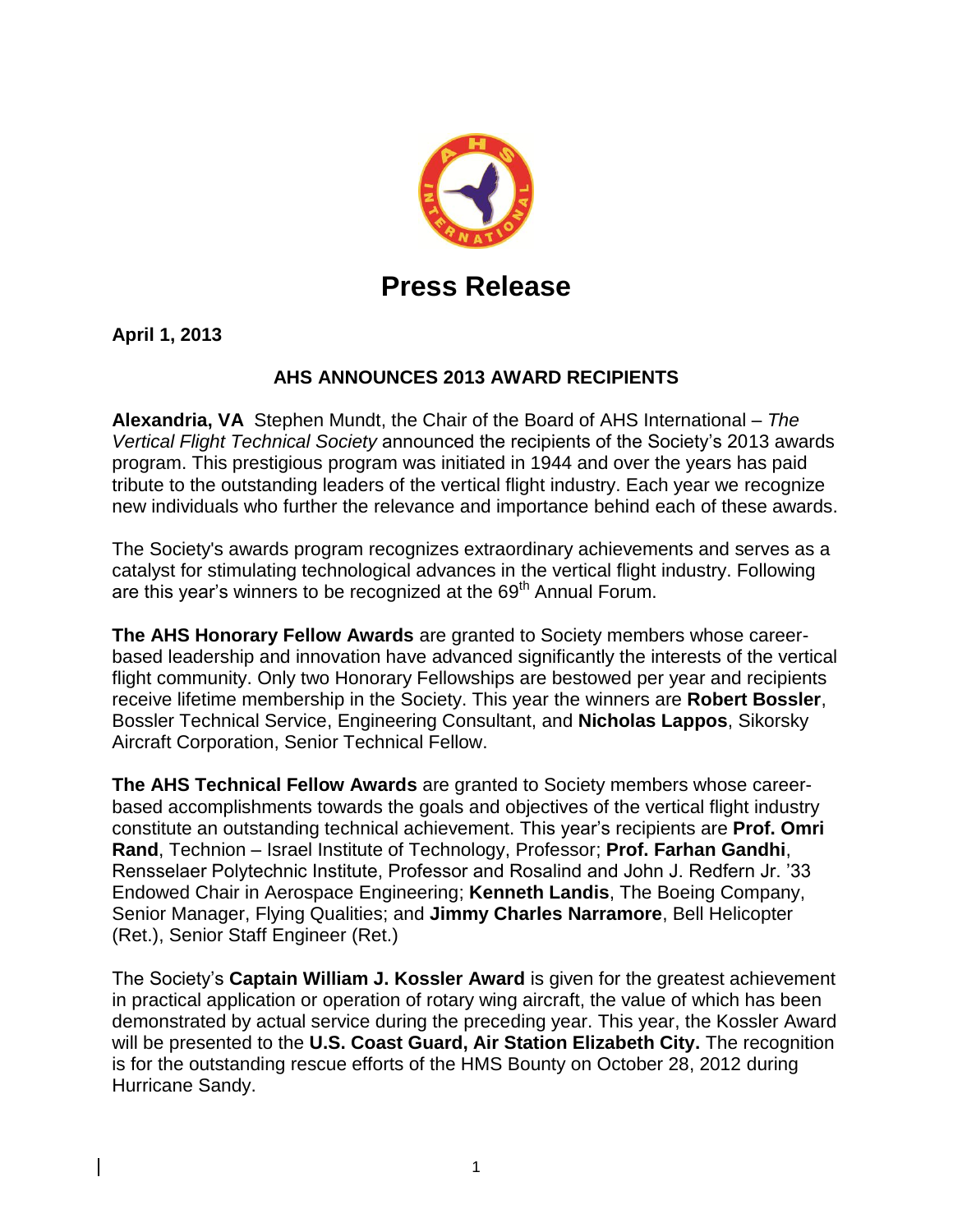**Aurora Flight Sciences.** based in Manassas, Virginia, is this year's recipient of the **AHS Supplier Excellence Award**. This award is given to a supplier who, through the quality, innovativeness and cost-effectiveness of its products, has made a notable contribution to the vertical flight industry. The award is given for their Flawless Execution of CH-53K Main Rotor Pylon Design and Nacelle Fabrication.

**The Grover E. Bell Award** is given to the individual or organization that has fostered and encouraged research and experimentation in helicopter development. This year's honored recipient is the **AMRDEC/NASA/PM Armed Scout Helicopter/Bell Aerodynamics Improvement Team.** The team, conceived, developed, tested and analyzed a powered scale model of the emerging OH-58F Kiowa Warrior helicopter configuration. The testing was completed in September of 2012. The resulting model is arguably the most detailed scale wind tunnel helicopter with full aerodynamic simulation of external components ever tested..

**The Harry T. Jensen Award** is given in recognition of an outstanding contribution to the improvement of helicopter reliability, maintainability, safety or logistics support through improved design or technical achievement brought to fruition during the preceding year. This year the award is presented to the **Apache AH-64E Composite Tailboom Development Team.** The team was successful in bringing composite design and manufacturing technology to Military Rotorcraft through a successful completion of a live fire test at Aberdeen Proving Grounds. This new technology application for the composite tailboom greatly increases reliability, durability, maintainability with improved strength, lower weight, and lower recurring cost than the current Apache AH-64E metallic tailboom.

This year's honoree for the **Howard Hughes Award,** given in recognition of an outstanding improvement in fundamental helicopter technology brought to fruition in the previous year, is the **Active Ground Resonance Stability Augmentation Design & Test Team**. The team is being awarded for successfully demonstrating the ability of full authority control systems in enhancing aeromechanical stability in a safe and effective manner.

**The AgustaWestland International Helicopter Fellowship Award** recognizes the most significant contribution to international vertical flight cooperation by an individual or group. Established in 1989, the award honors the memory of Paolo Bellavita, whose career at Gruppo Agusta was marked by his dedication to furthering international cooperation in the world of vertical flight. This year's winner is the **Sikorsky / TATA S-92 Cabin International Transition Team**. The Team progressed from a true "greenfield" start up, built an assembly factory, hired and trained an aerospace workforce, established all supporting processes & procedures, and successfully established an Aerospace Cabin assembly line producing at the required rate to support operations.

**The Robert L. Pinckney Award** is given in recognition of notable achievement in manufacturing research and development for rotorcraft or rotorcraft components brought to fruition in recent years. The award was created by The Boeing Company in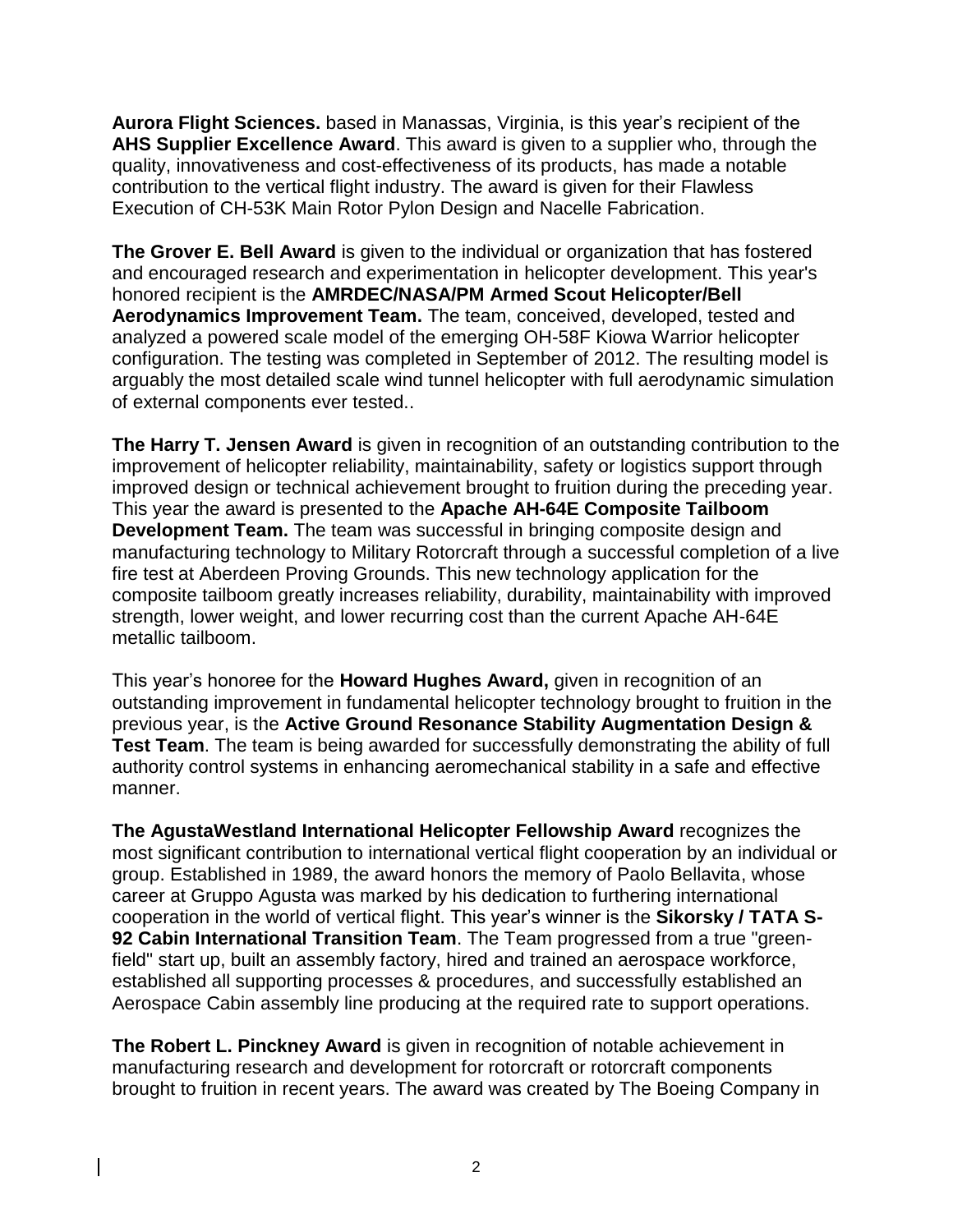1995 to honor the memory of Robert L. Pinckney, an eminent manufacturing engineer. This year's recipient is the **V-22 Large Cell Composite Core Flaperon Team** including Bell Helicopter, Textron, Inc., US Navy Naval Air Systems Command (NAVAIR), GKN Aerospace, & Ultracor, Inc; for focus on cost reduction initiatives, reliability, and maintainability.

The Society's **Paul E. Haueter Award** is presented each year to an individual or company that has made significant contributions to the development of vertical take-off and landing aircraft other than helicopters. This year, the Haueter Award will be given to **Richard Spivey,** U.S. Army, Aeroflightdynamics Directorate (Ret.), Former Director. For his over 50 year of tireless efforts towards tiltrotors and advanced VTOL technologies.

The Society's **François-Xavier Bagnoud Award** is given to **Dr. Daniel Patt**, Defense Advanced Research Projects Agency (DARPA), Program Manager. This award, which was established in 1992, recognizes outstanding contributions to vertical flight technology by a Society member under the age of 35. Dr. Patt's reception of this award stems from his significant contributions in rotorcraft acoustics, vibration reduction, aerodynamics, structural dynamics, propulsion, rotorcraft design, and integration which have impacted the state of industry.

The **John J. Schneider Historical Achievement Award** was established in 2003 in memory of vertical flight historian John J. Schneider. The award is given in recognition of distinguished achievement by an individual in encouraging appreciation of, and enhancing access to, the history and legacy of vertical flight aircraft. This year's recipient is **Franklin D. Harris**, NASA Ames Research Center, Aeronautical Engineer. Mr. Harris has produced the most thorough exposition of the development of rotary-wing aircraft to date. His rotary-wing research background has given him in sight into the the technical challenges faced and solved by pioneering engineers in the field. His monumental contribution is to have condensed and presented an obscure, highly technical, and extremely important area of aeronautical development in an un assailably reliable and accessible manner

The winner of the Robert L. Lichten Award is **Brent Pafford**, Graduate Research Assistant, University of Texas, Austin, for his paper, "Magnetohydrodynamic Plasma Actuators for Stall Alleviation." The runner-up in this competition is **JunSoo Hong**, Undergraduate Research Assistant, Washington University in Saint Louis, "A Fully Nonlinear Version of the Pitt-Peters Dynamic Inflow Model in Axial Flow." The Lichten Award was established to encourage AHS members – who had not previously presented the results of their work at a technical forum – to begin presenting their work at local and regional AHS meetings.

No awards were given for the Dr. Alexander Klemin, the Fredeick L. Feinberg and the Igor I. Sikorsky International Trophy.